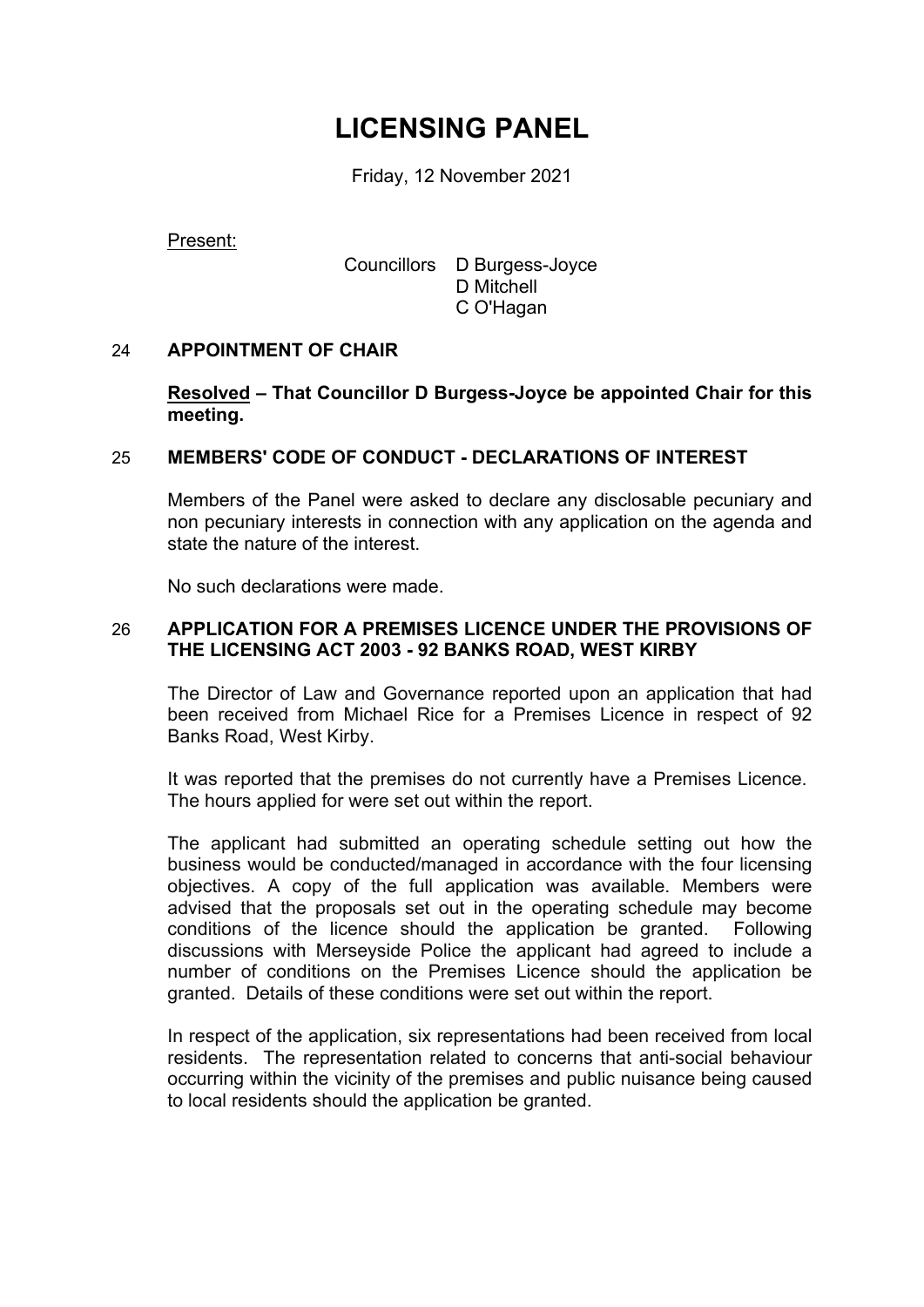A representation had also been received from Ward Councillor Alison Wright who supported the representations submitted by local residents who were against the application. Councillor Wright also submitted a petition signed by 47 local residents.

Six representations had also been received from local residents/businesses who considered that the granting of the application would not undermine the licensing objectives. Copies of all the representations and the petition were available.

The applicant attended the meeting together with his legal representative. A number of witnesses in support of the application were in attendance. Ward Councillor Alison Wright also attended the meeting.

The Licensing Manager confirmed that all documentation had been sent and received.

The Licensing Manager outlined the report.

The applicant's legal representative reported that the premises had previously had a number of uses and that negotiations were ongoing with the Planning Department in respect of the change of use further to the recent planning application having been refused. Members were advised that the aim of the application was to provide something different, to provide an old fashioned traditional pub serving only bar snacks and that there would be no intention to offer meals. The applicant's legal representative informed Members that the applicant hoped to attract older clientele and as such he believed the perceived concerns of local residents would not apply. He reported that the applicant had many years' experience of running licensed premises with no complaints as due to his experience he is able to run premises in a controlled manner. He advised that deliveries would be made to the front therefore residents of Victoria Avenue would not be affected by this. The applicant wished to encourage local residents to become regulars of the premises. He referred to the town as being a hospitality venue with over 30 licensed premises. He advised that the applicant would uphold the licensing objectives and that there was no application for live music also the applicant would be willing to have conditions placed on the Premises should the application be granted in respect of bin collections and deliveries. He also believed that some concerns expressed by Ward Councillor Alison Wright had been met by the conditions agreed with Merseyside Police, in particular for the premises not to operate as a vertical drinking establishment. He believed there was no evidence provided for Members not to grant the application as the concerns expressed by local residents were perceptions of what may happen and referred to the fact that no residents were in attendance at the meeting, however a number of residents in support of the application had attended.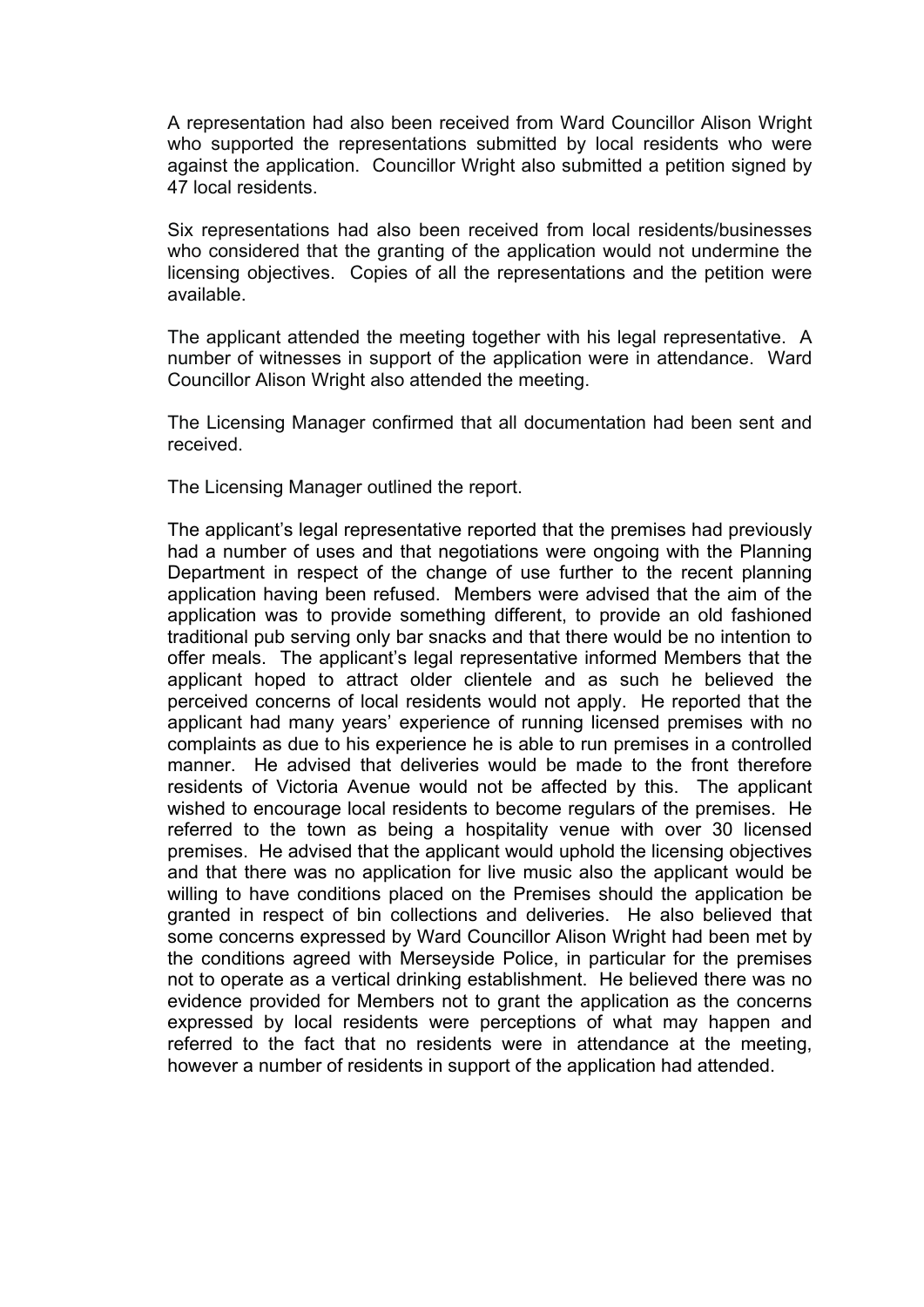The applicant and his legal representative responded to questions from Ward Councillor Alison Wright, the Legal Advisor to the Panel and Members of the Licensing Panel.

Further to the general concerns raised, the applicant emphasised that they did not want to cause a nuisance to local residents and provided details in respect of how the premises would be managed in order to prevent this which included details of the staff to be employed at the premises, the capacity inside and outside the premises, the type of clientele he hoped to attract to the premises and the operational hours of the premises.

Ward Councillor Alison Wright addressed the Panel and expressed her concerns in respect of the number of licensed premises in the area and the need to balance the impact on local residents. Councillor Wright informed Members that local residents were concerned about the noise nuisance that may be caused from the premises and also from customers outside the premises and the potential for disorder. Councillor Wright referred to the reasons that the planning department had referred to when they had refused the change of use of the premises as she believed this did have a bearing on the application, however some concerns had been allayed by the fact there would be no vertical drinking.

The applicant's legal representative reported that planning consideration was not a consideration for this Panel and referred to the fact that no representations had been made by any of the Responsible Authorities. He requested that the applicant be given the opportunity to operate the premises and that Members of the Panel grant the application.

In determining the application Members of the Licensing Panel had regard to the Licensing Objectives, the Council's Statement of Licensing Policy and the Statutory Guidance issued under Section 182 of the Licensing Act 2003.

In coming to their decision, Members gave consideration to the assurances provided by the applicant that the premises would be managed in such a way as to prevent any nuisance being caused to local residents. The Panel had regard to the conditions put forward in the operating schedule and those that had been agreed with Merseyside Police which set out how the premises would be managed to uphold the licensing objectives.

**In determining the application Members also had regard to the fact that there were no representations from any of the Responsible Authorities, in particular Merseyside Police. Members had regard to Section 15 of their Licensing Policy which refers to premises situated in close proximity to residential accommodation and also took into account Section 11 of the Guidance in respect of the review mechanism provided by the Licensing Act 2003 when problems associated with the Licensing Objectives occur after the grant of a Premises Licence.**